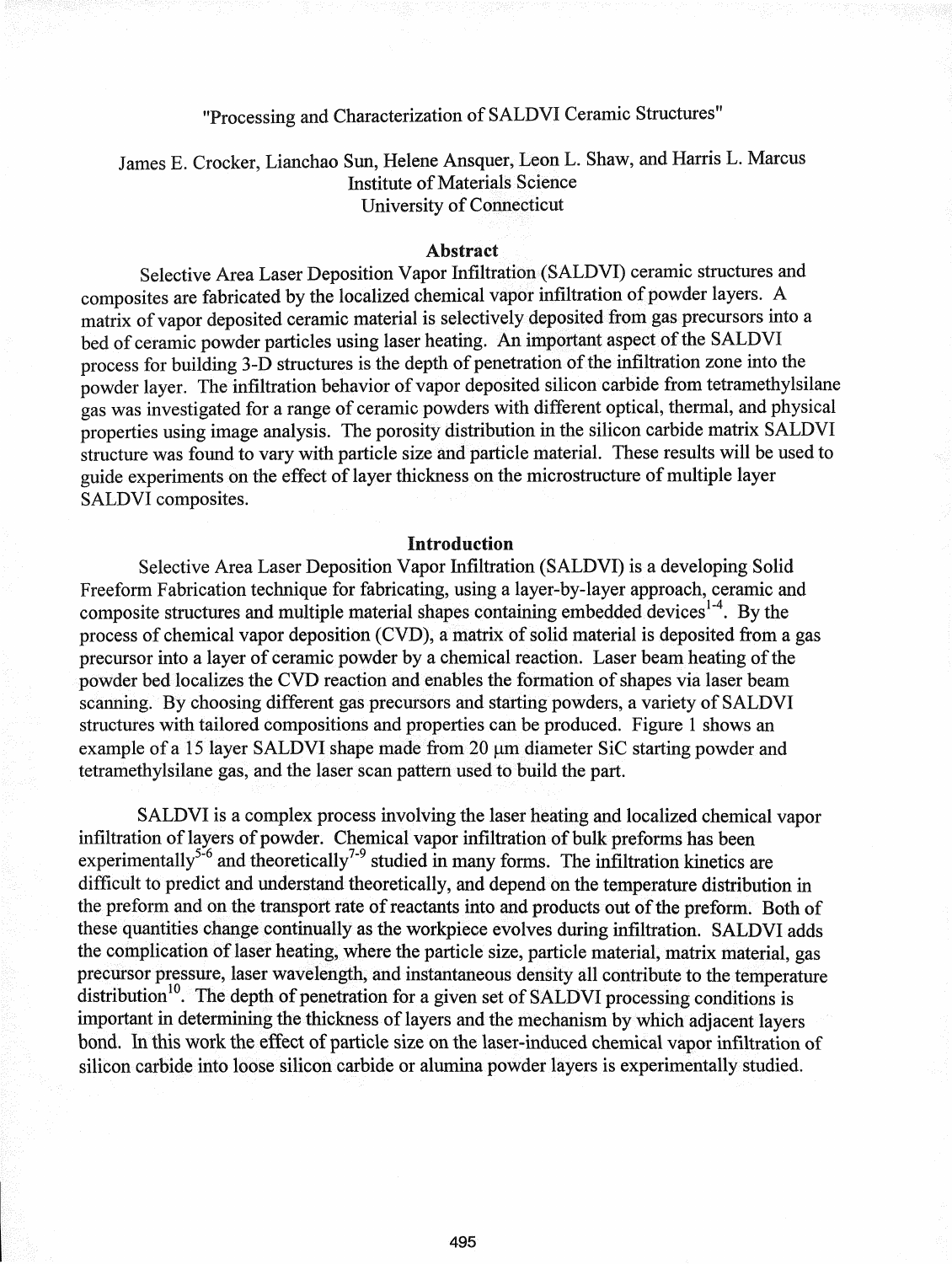



## Experimental

Three sizes of silicon carbide powder and two sizes of alumina powder were used as starting powders for SALDVI in this study. Each powder was characterized by average size, packing fraction, and transmissivity at the  $CO<sub>2</sub>$  laser wavelength (10.64 µm). Average size was determined by optical microscopy. Packing fraction was calculated by measuring the mass of each powder as poured into a cavity of a known volume. Transmissivity is defmed as the fraction of incident laser power passing through a layer of powder of a given thickness. Layers of powder ranging in thickness from 25 to 250  $\mu$ m were spread on a transparent window. A 10 watt, 3.5 mm diameter  $CO<sub>2</sub>$  laser beam was directed at each layer, and the amount of power transmitted through the layer was detected by a laser power meter.

The SALDVI workstation consists of a 50 Watt  $CO<sub>2</sub>$  laser, a vacuum chamber, a powder delivery system, an xy table with scanning mirrors, and an optical pyrometer, all controlled and automated by a computer. SALDVI experiments are performed in closed loop temperature control mode, where the surface temperature of the laser heated workpiece measured by the pyrometer is used as feedback to adjust the laser power to maintain a constant temperature referred to as the target temperature parameter. SALDVI samples were fabricated for each of the five starting powders using tetramethylsilane,  $SiCH<sub>3</sub>$ , as the gas precursor for the vapordeposited SiC matrix. The following processing conditions for each starting powder were fixed: 1 mm beam spot size, 10 Torr  $SiCH_3$ ) gas precursor pressure, and 950 C target temperature parameter. Samples 10 mm in length were fabricated by scanning the laser beam in a single over a semi-infinite powder bed. The laser beam scan speed was varied from 25 to 800 seconds dwell time to study the time evolution of the infiltration. The samples were mounted in epoxy, cross-sectioned at the mid-length, and polished for microscopic evaluation ofthe infiltrated regions. Image analysis was used to characterize the infiltration behavior for each experimental condition. Area fractions of the powder, vapor deposited matrix, and porous phases were obtained for different regions on the cross-section in 110  $\mu$ m by 110  $\mu$ m frames. By taking a series of frames starting from the free powder surface, the extent of infiltration was mapped as a function of depth into the layer. These measurements were obtained at four different locations along the length of each sample and the average value is reported here.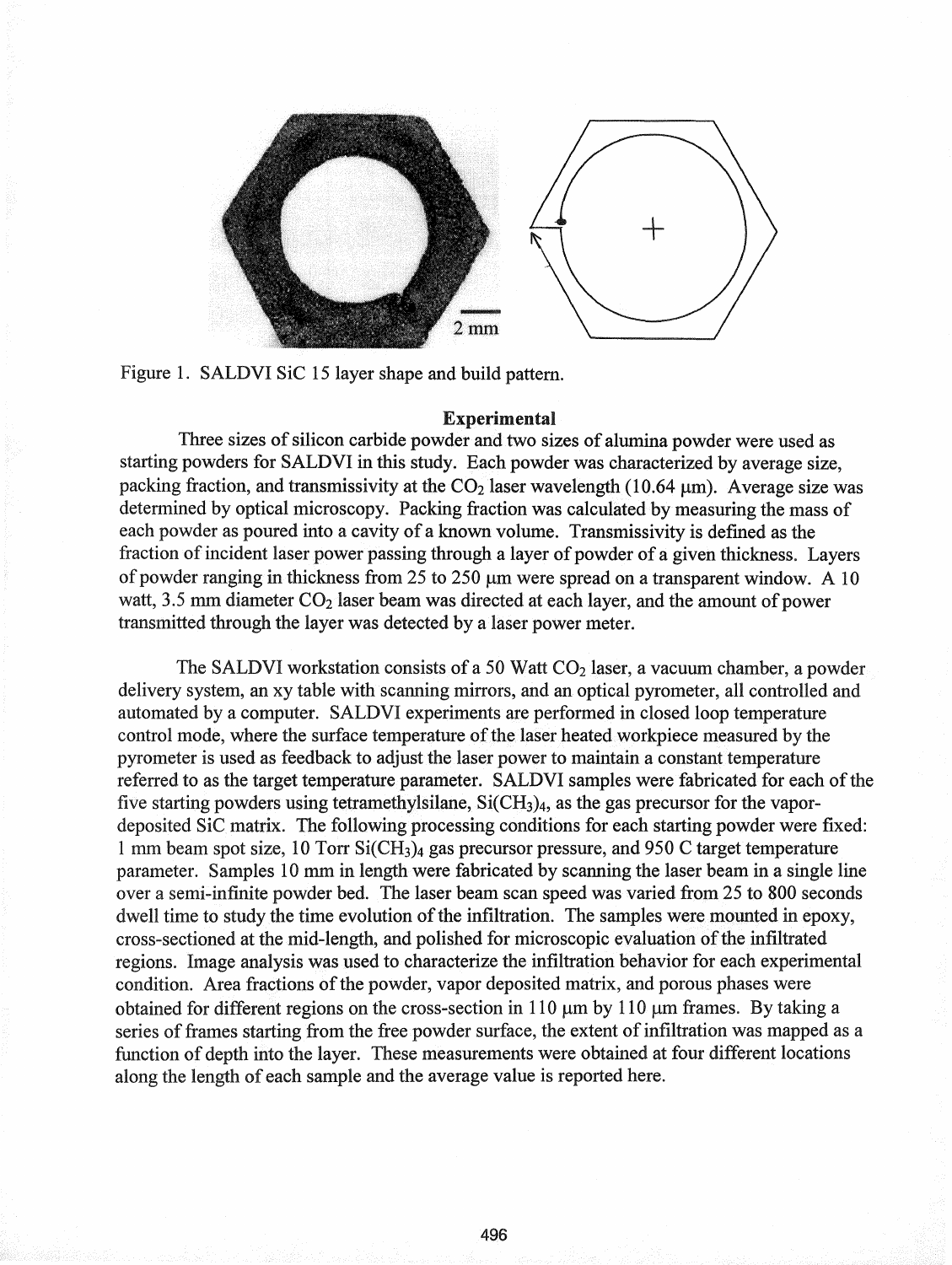## Results and Discussion

The powder size and packing fraction results are listed in Table 1. The  $7 \mu m$  SiC powder forms a less dense powder bed than the two larger SiC powders because ofits poor flowability and tendency to agglomerate. The other four powders range in packing fractions from 0.38 to 0.46. The poor flow properties of the 7  $\mu$ m SiC powder made it difficult to spread thin layers for the transmissivity measurement. The transmissivity results are plotted in Figure 2 for the other four powders as a function of powder layer thickness for the  $CO<sub>2</sub>$  laser wavelength. The measurements show that nearly all of the incident beam is absorbed by the two SiC powders for layers thicker than 100  $\mu$ m. Only when the powder layer thickness approaches the powder size, essentially a monolayer of powder, does transmission of the beam begin to occur. The  $A<sub>1</sub>Q<sub>3</sub>$ powder showed better transmissivity than the SiC powder, and the larger powder sizes transmit more power than the smaller powders for both materials.

|  |  | Table 1. Starting powder characteristics: |
|--|--|-------------------------------------------|
|  |  |                                           |

| <b>Particle Size</b>              | <b>Packing Fraction</b> |
|-----------------------------------|-------------------------|
| $7 \mu m$ SiC                     | 0.30                    |
| $20 \mu m$ SiC                    | 0.44                    |
| $80 \mu m$ SiC                    | 0.42                    |
| $20 \mu m \text{ Al}_2\text{O}_3$ | 0.38                    |
| $100 \mu m \, Al_2O_3$            | 0.46                    |



Figure 2. Transmissivity of  $CO<sub>2</sub>$  laser beam vs. powder layer thickness for four SALDVI starting powders.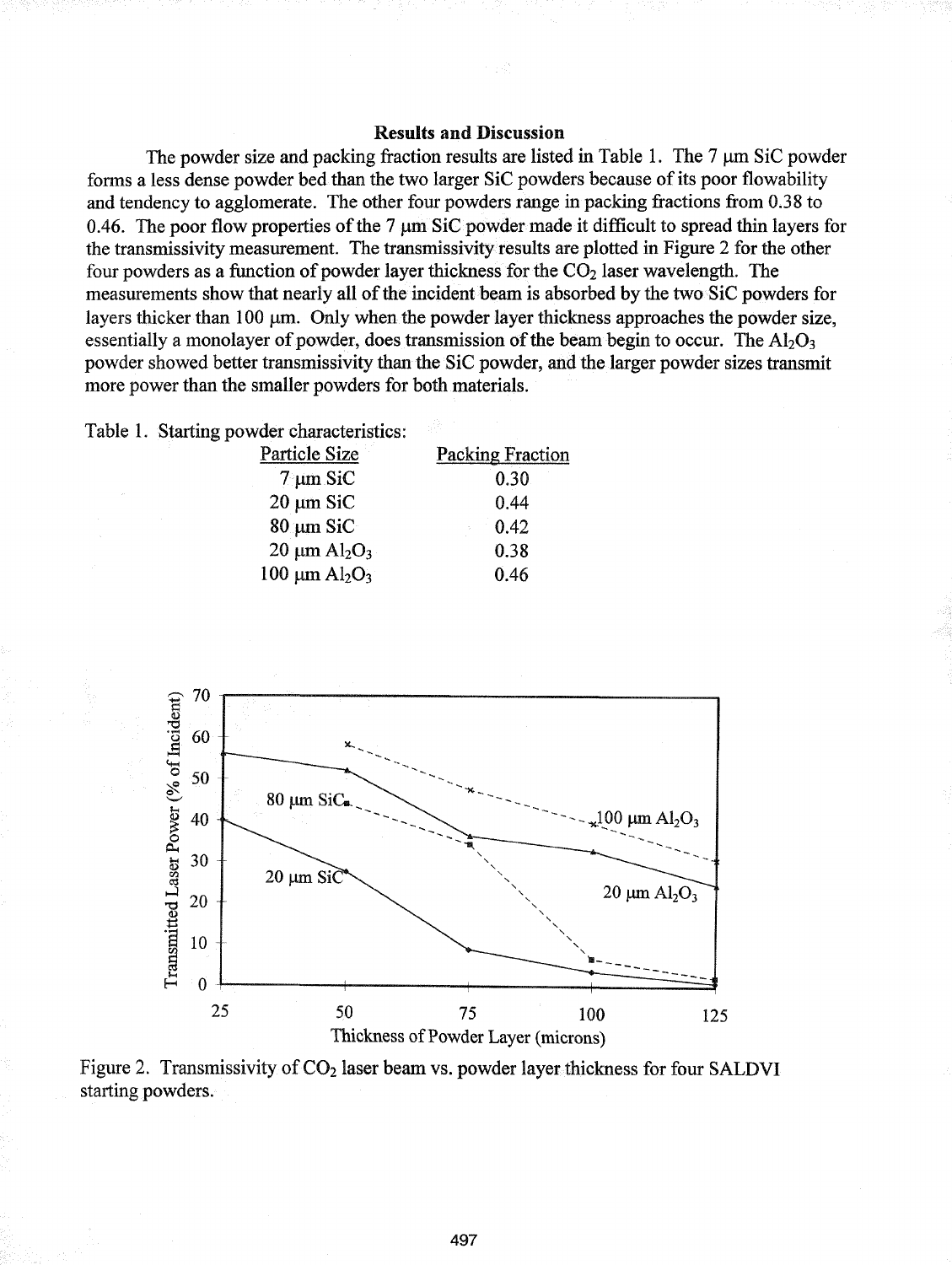The cross-sections of SALDVI samples made from the five different starting powders are compared in Figure 3 for a laser beam dwell time of 800 seconds. The cross-sections reveal the presence of three phases in the SALDVI sample: the starting powder particles, the vapor deposited matrix, and uninfiltrated regions or porosity. The distribution of vapor deposited matrix material in the infiltration zone is expected to be a function of two factors: the temperature distribution in the workpiece, and the flux of gas by diffusion into and out of the pore structure. The SiC and Al<sub>2</sub>O<sub>3</sub> starting powders should provide different temperature distributions in the workpiece, while the different powder sizes will yield different scales of pore structure and thus different rates of gas transport. Infiltration occurs most readily at the free surface of the powder and decreases with distance into the powder bed and from the centerline of the scanning laser path. Penetration of the vapor deposited phase appears deepest for the 7 um SiC powder. The shape of the cross-sections reflects the Gaussian distribution of the power in the laser beam.



Figure 3. Cross-sections of single line SALDVI samples with starting powders of (a)  $7 \mu m$  SiC, (b) 20  $\mu$ m SiC, (c) 80  $\mu$ m SiC, (d) 20  $\mu$ m Al<sub>2</sub>O<sub>3</sub>, and (e) 100  $\mu$ m Al<sub>2</sub>O<sub>3</sub>.

Image analysis was used to quantify the distribution of the porosity in each cross-section. Area fractions of the porous phase were measured as a function of depth from the free surface of the powder layer in 110 by 110  $\mu$ m frames. Figure 4 shows an example of three such frames used for image analysis for a SALDVI sample made using the 20  $\mu$ m Al<sub>2</sub>O<sub>3</sub> starting powder. The white regions are the vapor deposited matrix, the gray regions are the starting powder particles, and the black regions are porosity. Figure 5 shows the porous phase area fractions as a function of depth into the sample for samples fabricated from  $7 \mu m$  SiC powder at four laser dwell times. As the laser heating time increases from 100 to 400 seconds, the infiltrated region extends deeper into the sample. Also, the amount of porosity at a particular location in the sample decreases with increasing heating time. When the dwell time increases to 800 seconds, the infiltrated region continues to extend deeper into the sample. However, the porosity within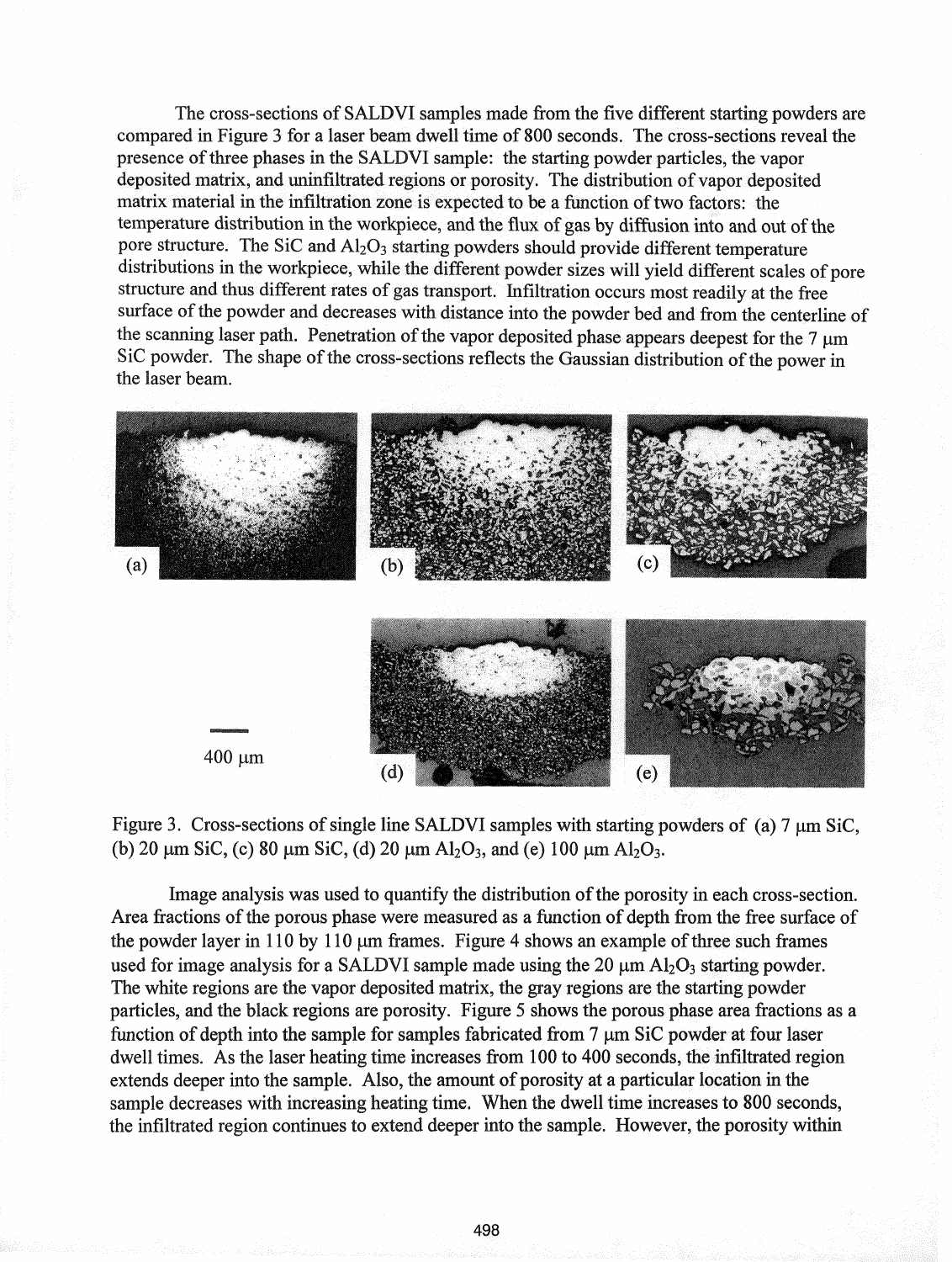the first 250 µm of the surface stays the same, likely due to the presence of trapped porosity. That is, when the infiltration has progressed sufficiently that the pores are no longer interconnected, they become isolated from the bulk gas and vapor deposition within the pore stops. Nevertheless, the areal density in the sample within 250  $\mu$ m of the surface exceeds 90 % for a powder with an initial packing fraction of 30 %.





Figure 4. Image analysis frames for 20  $\mu$ m Al<sub>2</sub>O<sub>3</sub> starting powder at three locations from the free surface of the powder: (a) 0-100  $\mu$ m, (b) 300-400  $\mu$ m, and (c) 500-600  $\mu$ m.



Figure 5. Area fraction porosity vs. distance from free surface of  $7 \mu m$  SiC starting powder for four laser dwell times.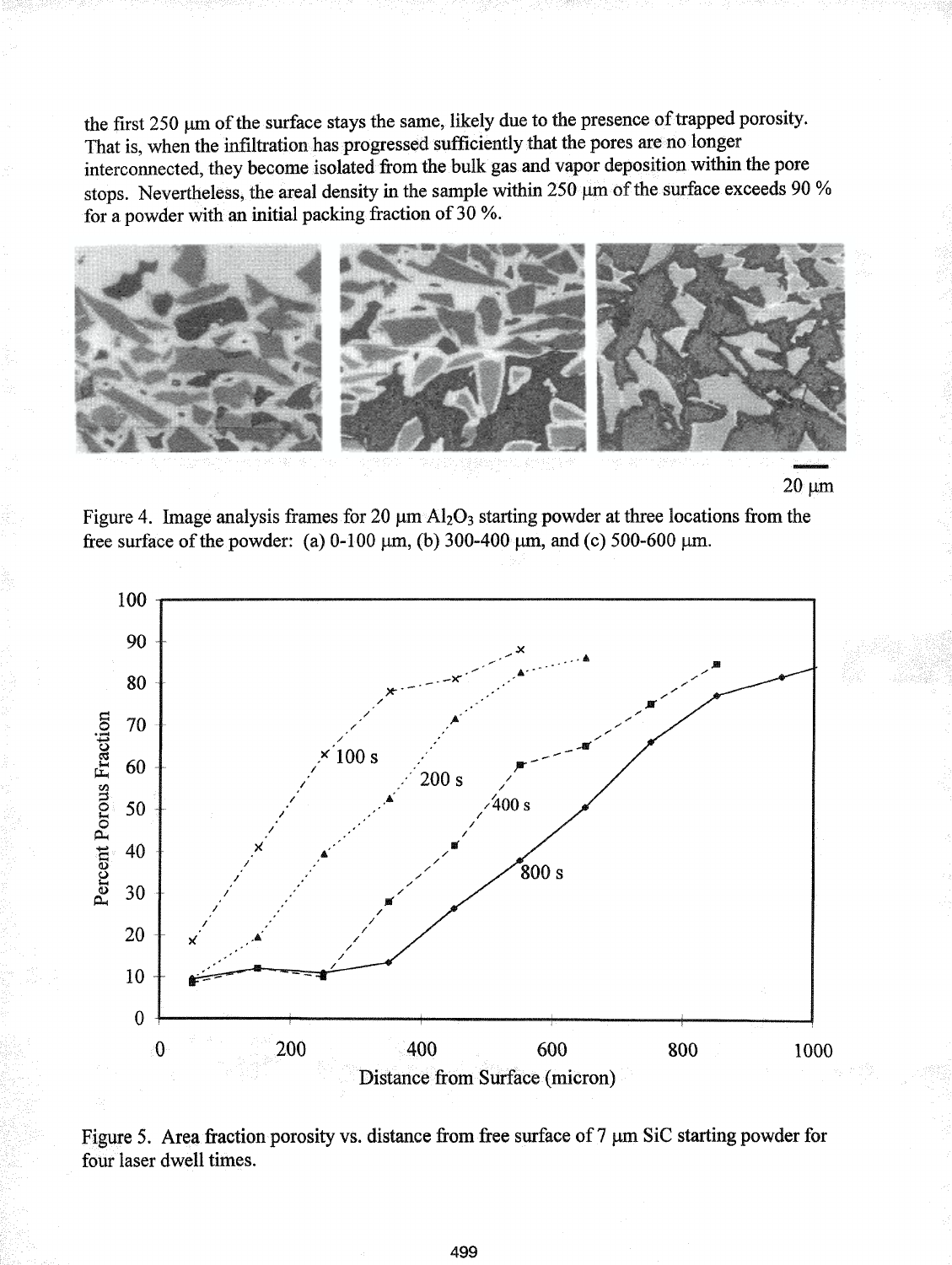The porosity distributions in SALDVI samples of the three SiC starting powders and the 20  $\mu$ m Al<sub>2</sub>O<sub>3</sub> starting powder are compared in Figure 6 for a laser dwell time of 800 seconds. Near the surface, the 20  $\mu$ m SiC and 20  $\mu$ m Al<sub>2</sub>O<sub>3</sub> starting powder samples show a slightly higher final density than the 7  $\mu$ m SiC powder. The final density is the least for the 80  $\mu$ m SiC powder, due to the presence of large pores between the larger particles in the sample. Comparing the porosity distributions of the SiC samples with the 20  $\mu$ m Al<sub>2</sub>O<sub>3</sub> sample, the SiC samples show a more diffuse density gradient while the  $A1_2O_3$  sample shows a sharper gradient between the infiltrated and uninfiltrated regions. This difference could be explained by considering the difference in thermal conductivity of the two materials. The thermal conductivity of the SiC powder bed is greater than that of the  $A<sub>1</sub>O<sub>3</sub>$  powder bed, so the temperature distribution would be expected to extend deeper into the SiC powder. Remember that the surface temperature parameter is the same regardless of the starting powder since the incident laser power is varied to yield the same surface temperature parameter as measured by the pyrometer. Also, the result that the  $Al_2O_3$  powder transmits the  $CO_2$  wavelength better than the SiC powder does not greatly affect the depth of the infiltration zone. Toward the later stages of infiltration, the vapor deposited SiC matrix accounts for about 50 volume % of the workpiece and certainly affects its optical behavior since SiC is a strong absorber at the wavelength used in this study. A 1/e extinction length of 9  $\mu$ m was reported for hot-pressed 6H SiC at a wavelength of 10.6  $\mu$ m<sup>11</sup>. Therefore, it appears that heat transfer in the SALDVI workpiece using a CO<sub>2</sub> laser and SiC matrix is by laser heating near the surface and by thermal conduction elsewhere.



Figure 6. Area fraction porosity vs. distance from free surface for four starting powders at 800 second dwell time.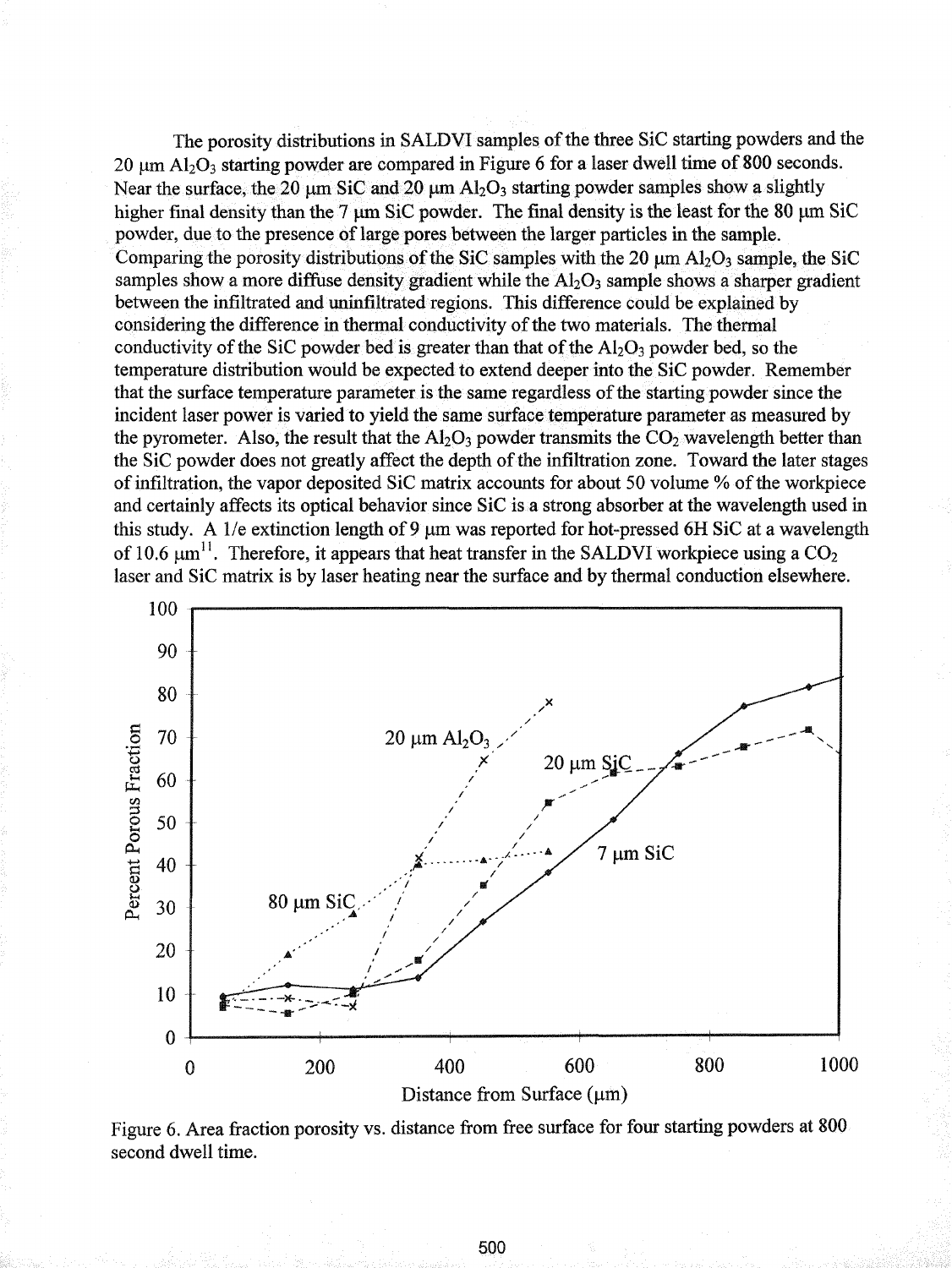## Summary

Image analysis was used to quantify the distribution of the various phases in SALDVI samples fabricated from tetramethylsilane gas and several starting powders. Area fractions of the porous phase varied with the powder size and powder material. Solid area fractions of 95 % were measured for samples containing 20 um particles. Samples with particles over 80 um contained large pores and lower solid fractions. The thermal conductivity of the starting powders influenced the density gradients. Samples containing starting powders of higher thermal conductivity have a more diffuse infiltration zone than those of the lower thermal conductivity. The transmissivity of the starting powders does not affect the size of the infiltration zone when the vapor deposited matrix material strongly absorbs the incident wavelength.

## Acknowledgements

The authors gratefully acknowledge the support of the Office of Naval Research (grant #NOOO 14-95-1-0978).

#### References

- 1. B.R. Birmingham and H.L. Marcus, "Silicon Carbide Shapes by Selective Area Laser Deposition Vapor Infiltration," Proceedings of the Solid Freeform Fabrication Symposium, The University of Texas at Austin, 1994, pp. 348-355.
- 2. L. Sun, KJ. Jakubenas, J.E. Crocker, S. Harrison, L. Shaw, and H.L. Marcus, "In-Situ Thermocouples in Macro-Components Fabricated Using SALD and SALDVI Techniques: III. Fabrication and Properties of the *SiC/C* Thermocouple Device," *Materials and Manufacturing Processes,* 13, 883-907, 1998.
- 3. J.E. Crocker, S. Harrison, L. Sun, L.L. Shaw, and H.L. Marcus, "Using SALDVI and SALD with Multi-Material Structures," *JOM,* 50, 21-23, December 1998.
- 4. J.E. Crocker, L. Sun, L.L. Shaw, and H.L. Marcus, "Preparation and Properties of In-Situ Devices Using the SALD and SALDVI Techniques," Proceedings of the Solid Freeform Fabrication Symposium, The University of Texas at Austin, 1998, pp. 543-547.
- 5. D.P. Stinton, T.M. Besmann, and RA. Lowden, Advanced Ceramics by Chemical Vapor Deposition Techniques, *Ceramic Bulletin,* Vol. 67, No.2, 1988, pp. 350-355.
- 6. K. Sygiyama and K. Yoshida, Pressure Pulsed Chemical Vapour Infiltration of SiC to Two-Dimensional-Tyranno/SiC-C Preforms, *J. Mat. Sci.,* Vol. 30, No. 20, 15 Oct 1995, pp. 5125- 5129.
- 7. Sotirchos and Ofori, "Multidimensional Transport Effects on Forced-Flow *CVI,"Ind. Eng. Chem. Res.,* 1997.
- 8. H-C Chang, T.F. Morse, and B.W. Sheldon, "Minimizing Infiltration Times During Isothermal CVI with MTS," *J. Am. Ceram. Soc.,* SO, 1805-1811, 1997.
- 9. S.M. Gupte and J.A. Tsamopoulos, "An Effective Medium Approach for Modeling CVI of Porous Ceramic Materials," J. *Electrochem. Soc.,* vol. 137, no. 5, 1626-1638, 1990.
- 10. D. Bauerle, *Chemical Processing with Lasers,* (Spririger..Verlag Berlin Heidelberg, 1986), pp.41-48.
- 11. F. Shaapur and S. Allen, "Infrared Optical Absorptivity and Reflectivity of Hot-pressed SiC," *Applied Optics,* 26:2, January 1987.